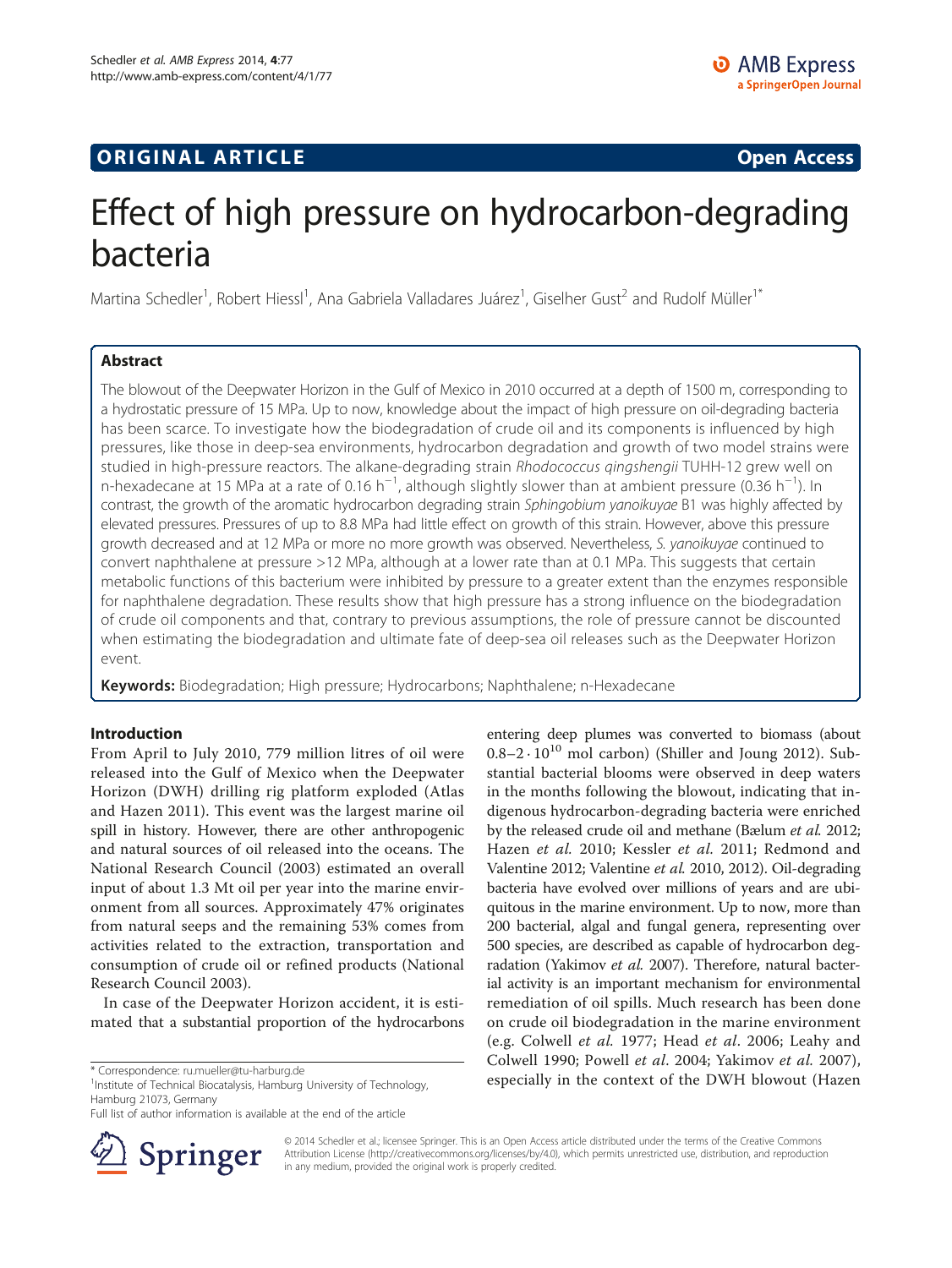et al. [2010;](#page-5-0) Kessler et al. [2011;](#page-5-0) Redmond and Valentine [2012](#page-6-0); Valentine et al. [2012\)](#page-6-0).

The DWH drilling rig well, from which oil and gas flowed out uncontrollably for three months, was located 1,500 m below the sea surface. Such deep-sea environments are characterized by extreme conditions. These include low temperatures of  $3^{\circ}C$  ( $\pm 1^{\circ}C$ ) (Jannasch and Taylor [1984](#page-5-0)) and high hydrostatic pressures up to 110 MPa in the Mariana Trench, the deepest site existing in the ocean at 10,994 m (±40 m) (Abe and Horikoshi [2001](#page-5-0); Gardner and Armstrong [2011](#page-5-0)). However, only a limited number of studies regarding the capabilities of bacteria to degrade oil and hydrocarbons have been conducted under high pressure (Grossi et al. [2010\)](#page-5-0). Despite the detection of pressure-induced differences in growth and hydrocarbon utilisation (Schwarz et al. [1974](#page-6-0), [1975](#page-6-0)), most reports have investigated oil biodegradation only at surface pressure (0.1 MPa) (Cui et al. [2008](#page-5-0); Tapilatu et al. [2010;](#page-6-0) Wang et al. [2008\)](#page-6-0), and corresponding results may not be applicable to the deep sea. Thus, oil biodegradation processes under extreme deep-water conditions are not well understood. Although the rate and extent of hydrocarbon degradation at elevated pressures has been understudied, an understanding of the impact of elevated pressures on biodegradation is increasingly critical in the wake of expanding drilling in deep waters.

This study aims to improve our understanding of microbial degradation processes of crude oil at in situ deep-sea conditions. In particular, we consider the effects of high pressure on hydrocarbon biodegradation using high-pressure lab technology. Oil is one of the most complex mixtures of organic compounds known, containing more than 17,000 distinct components (Hassanshahian and Cappello [2013](#page-5-0); Head et al. [2006](#page-5-0)). To simplify our approach, we investigated the biodegradation of two representatives of the main fractions of oil by two different bacterial model strains: Rhodococcus qingshengii TUHH-12, a degrader of the alkane n-hexadecane; and Sphingobium yanoikuyae B1, a bacterium capable of utilizing naphthalene, a polycyclic aromatic hydrocarbon (PAH) (Gibson et al. [1973\)](#page-5-0). R. qingshengii and S. yanoikuyae, as well as other species of the genera Rhodococcus and Sphingobium have been isolated from deep-sea sediments (Colquhoun et al. [1998a](#page-5-0); Cui et al. [2008;](#page-5-0) Heald et al. [2001;](#page-5-0) Peng et al. [2008;](#page-6-0) Tapilatu et al. [2010](#page-6-0); European Nucleotide Archive [2014](#page-5-0); Wang and Gu [2006](#page-6-0)). Recently, Rhodococcus sp. and Sphingobium sp. were found to be present in sediment samples collected in May 2011, about 2 and 6 km away from the wellhead of the DWH (Liu and Liu [2013](#page-6-0)). In our experiments, both strains R. qingshengii TUHH-12 and S. yanoikuyae B1 were incubated at 0.1 MPa and at increasing pressures to determine the influence of pressure on the growth and hydrocarbondegradation abilities of these strains.

## Materials and methods Microorganisms

The alkane-degrading bacterium R. qingshengii TUHH-12 [DSM No.: 46766] was isolated from a seawater sample located directly beneath an ice cap swimming on the water during an expedition to the island of Spitzbergen, Norway, by Prof. Hauke Trinks (Hamburg University of Technology). The genome of this strain was recently sequenced (Lincoln SA, Penn State University, unpublished data).

S. yanoikuyae B1, purchased from DSMZ [DSM No.: 6900], was originally isolated from a polluted stream by Gibson et al. [1973.](#page-5-0) This bacterium was preliminary identified as Beijerinckia species, but has later been reclassified as Sphingobium yanoikuyae B1 (Khan et al. [1996](#page-5-0)). This strain is known to degrade different aromatic and polycyclic aromatic hydrocarbons (Gibson et al. [1973;](#page-5-0) Lang [1996](#page-6-0)).

#### Cultivation conditions

R. qingshengii TUHH-12 was cultivated on minimalmineral medium with n-hexadecane as the sole carbon source. The medium consisted of 2.6 g  $Na<sub>2</sub>HPO<sub>4</sub>$ , 1.33 g KH<sub>2</sub>PO<sub>4</sub>, 1 g (NH<sub>4</sub>)<sub>2</sub>SO<sub>4</sub> and 0.20 g MgSO<sub>4</sub> · 7 H2O dissolved in 1000 mL of demineralized water. The medium was adjusted to pH 7. After sterilisation, 5 mL of trace element solution and 1 mL of vitamin solution were added. Both solutions were prepared as described in DSMZ methanogenium medium 141 and autoclaved or sterile filtered separately [\(DSMZ 2012](#page-5-0)). Cultures were incubated at room temperature and mixed at 200 rpm. The strain was kept on agar plates containing the same medium with 15 g/L agar added for solidification.

S. yanoikuyae B1 was cultured in Brunner mineral medium or on agar plates according to the DSMZ medium 457 (DSMZ [2012b\)](#page-5-0) at 30°C or at room temperature and 200 rpm. Naphthalene was used as sole carbon source.

#### Biodegradation experiments at high pressure

Ten high-pressure reactors consisting of stainless steel cylinders capped with bronze lids were used to simulate and to investigate biodegradation under elevated pressures as they occur in deep-sea environments. Additionally, ten aluminium reactors with the same geometry were used, serving as controls to monitor biodegradation under atmospheric pressure in simultaneous experiments (Figure [1\)](#page-2-0). Both reactor types had a volume of 160 mL. For experiments with R. qingshengii TUHH-12, 20 mL mineral medium was filled into sterilized glass vials and supplemented with 1 mM n-hexadecane. For cultivation of S. yanoikuyae B1, 20 mL Brunner medium and 1.77 mM naphthalene were used. The amount of carbon in 1.77 mM naphthalene is equal to the amount of carbon in 1 mM n-hexadecane. The media were inoculated with a grown preculture of the respective bacterial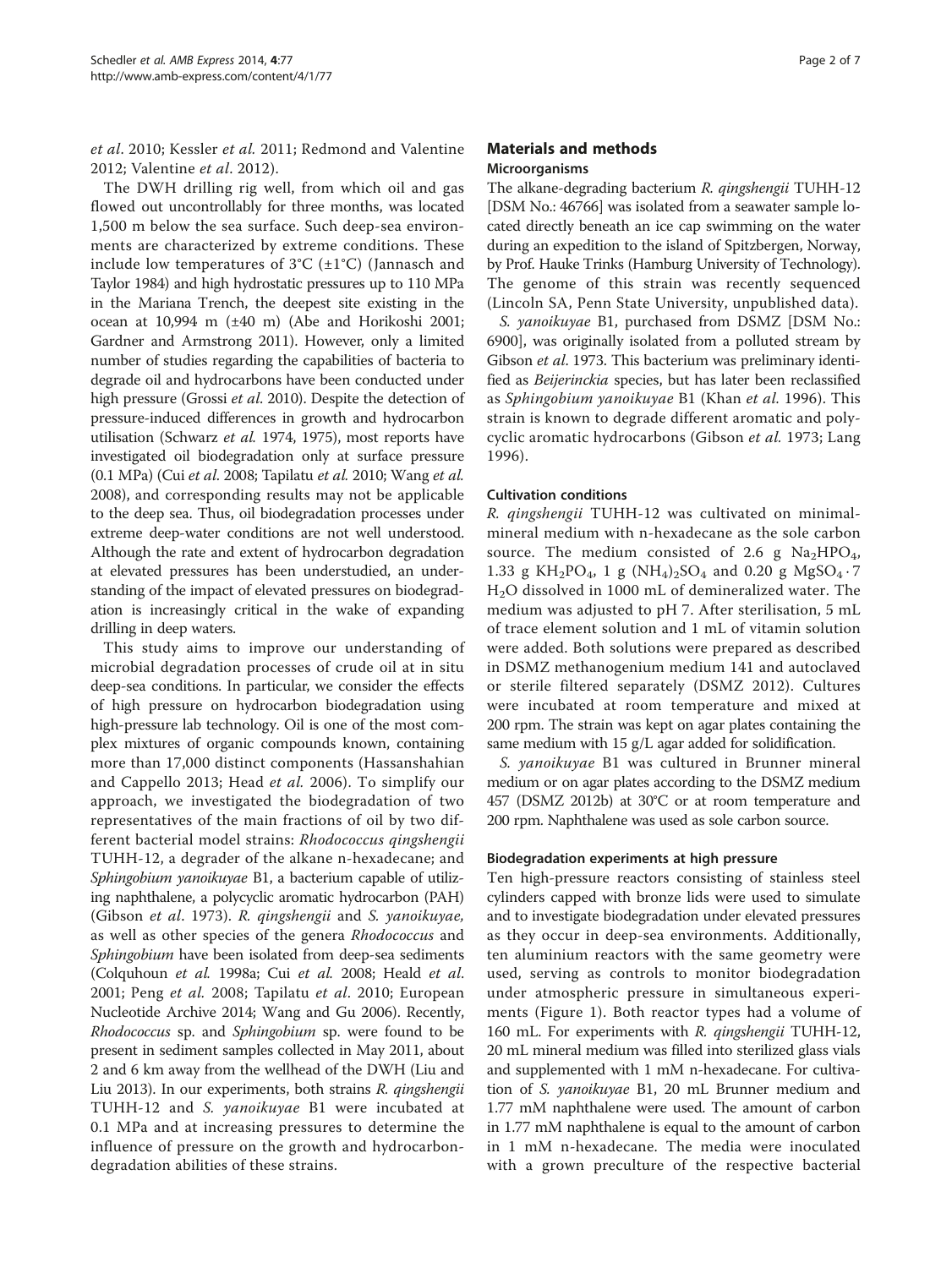<span id="page-2-0"></span>

Figure 1 High-pressure reactors and control reactors. High-pressure reactors (right, made from stainless steel and bronze, max. pressure 40 MPa, pressurizing with  $N_2$  gas, 160 mL volume) and aluminum control reactors (left, max. 0.1 MPa, 160 mL volume) were used for cultivation of hydrocarbon degraders at high and ambient pressure. The cultures were mixed with magnetic stirrers.

strain, constituting 10% of the total volume. The vials were placed inside the reactors. The high-pressure reactors were pressurized with nitrogen gas up to 15 MPa (equivalent to 1,500 m DWH well depth). The cultures were incubated at room temperature. Since the oil components used in these experiments are nearly insoluble in water, stirring rates affect biodegradation rates; therefore, efficient mixing of the cultures was ensured by magnetic stirring at 200 rpm. Due to the immiscible two-phase system of oil and water and the impracticality of subsampling at high pressure, no representative samples could be taken from the reactors to monitor oil concentrations. Thus, for each point in time in a diagram the content of one reactor was processed. Before opening a reactor containing nhexadecane, it was cooled for 5 h at 4°C to minimise evaporation of n-hexadecane. Bacterial growth was measured and the hydrocarbon concentrations were analysed to quantify the degree of biodegradation. In several repetitions of the experiments the effects of pressure were the same. Only slightly different growth and degradation rates were observed due to different sampling times and slightly differing inoculation cell numbers. Thus, the diagrams presented represent the typical course of growth and hydrocarbon degradation.

## Determination of growth of S. yanoikuyae B1 with glucose at ambient and high pressure

In order to determine, whether the growth of S. yanoikuyae B1 was inhibited when growing on a non-toxic substrate at high pressure, we incubated the bacteria in Brunner medium with 1% glucose (w/v) at room temperature. After incubation for 44.5 hours at 0.1 MPa and at 15 MPa, the reactors were opened and cell numbers were determined.

## Bacterial growth

Colony forming units (CFUs) of R. qingshengii TUHH-12 were determined by spreading 5 μL of the culture on Luria-Bertani (LB) agar plates in triplicate. The colonies were counted after 3 to 4 days of incubation at room temperature.

For S. yanoikuyae B1, plate counts were performed with R2A agar medium (DSMZ medium 830 (DSMZ [2012c](#page-5-0))). The colonies were counted after 2 to 3 days of incubation at room temperature.

## Quantification of the biodegradation of hydrocarbons by gas chromatography–mass spectrometry

After growth of the cultures, the remaining n-hexadecane or naphthalene was extracted from the complete culture medium of each reactor with 5 mL of n-hexane. Dodecane or n-hexadecane were added before extraction as internal standard respectively. An aliquot of 1 μL of the apolar phase, containing the hydrocarbon, was injected with a split ratio of 28:1 into a Hewlett-Packard 5890 Series II gas chromatograph (GC) coupled to a Hewlett-Packard 5971A mass selective detector. The GC was equipped with an Agilent HP-5MS column (30 m length, 0.25 mm internal diameter) and helium was used as carrier gas. The injector temperature for both n-hexadecane and naphthalene was increased from 80°C to 200°C at a rate of 0.5°C/s. The oven temperature program was as follows: an initial temperature of 80°C was increased to a final temperature of 200°C at a rate of 15°C/min, with a final 1 min hold at 200°C. The mass spectrometer was operated in full scan mode over 50–650 amu. The MS transfer line temperature was held at 320°C and the ion source temperature at 180°C.

## Detection of hydroxylated intermediates in naphthalene conversion

For detection of hydroxylated intermediates in naphthalene conversion, the colourimetric method described by Arnow [\(1937](#page-5-0)) was used. After 3 min centrifugation of 1 mL of a grown culture at 13,000 rpm, 200 μL of the supernatant were supplemented by 200 μL of the following reagents, in the order given, mixing well after each addition: 0.5 N HCl, nitrite-molybdate reagent, 1 N NaOH. If catechol or 1,2-dihydroxynaphthalene were present, a yellow colour resulted after addition of HCl and nitrite-molybdate reagent, and a red colour appeared after addition of NaOH. In the case of monohydroxylated compounds like salicylate or monohydroxynaphthalene the solution remained yellow.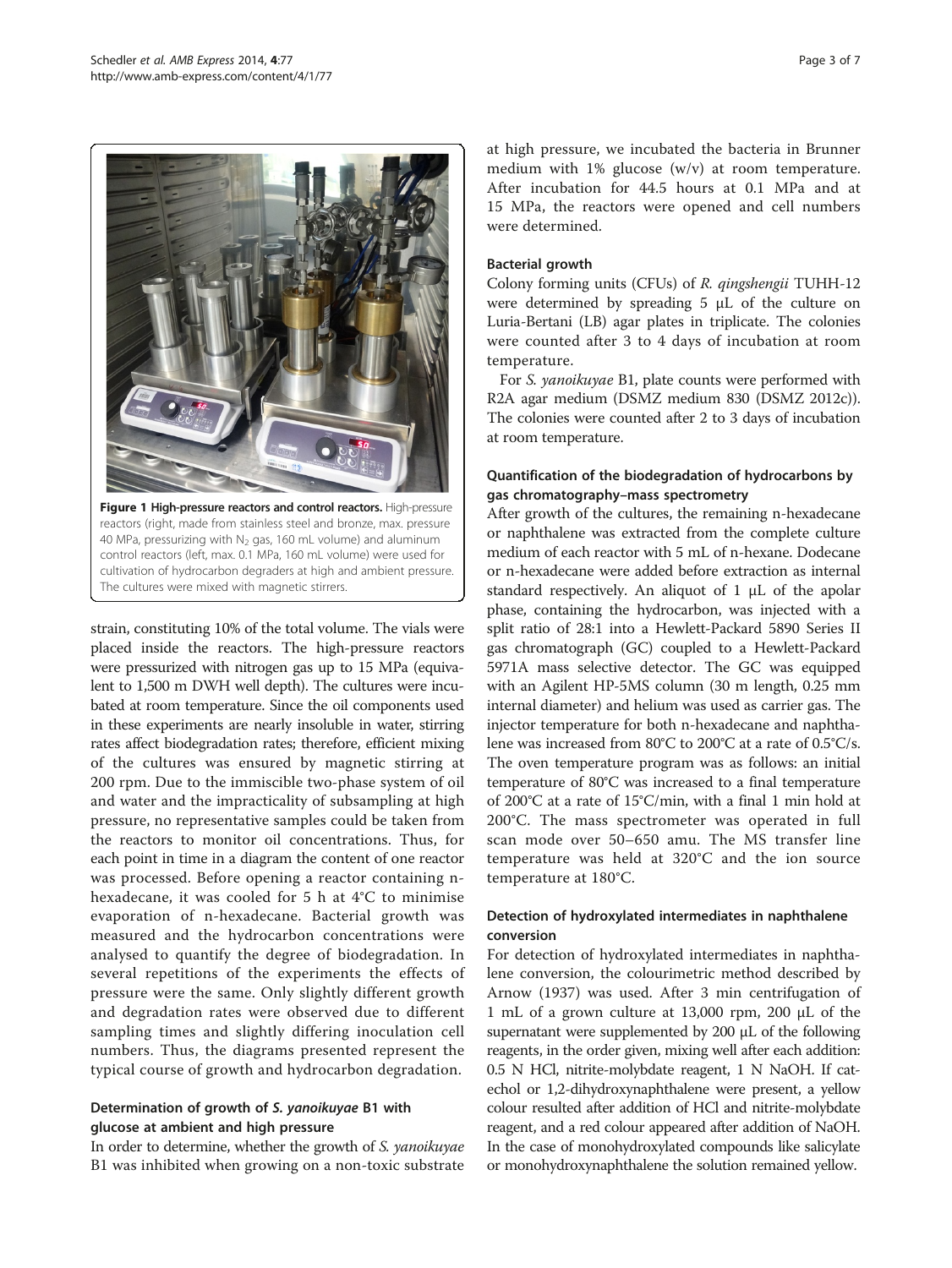#### Results

1.1

### Degradation of n-hexadecane by R. qingshengii TUHH-12 at ambient and high pressure

R. qingshengii TUHH-12 was cultivated on n-hexadecane as the sole source of carbon and energy. R. qingshengii TUHH-12 was found to grow well and to mineralize this hydrocarbon at atmospheric pressure (0.1 MPa) as well as at high pressure (15 MPa). At 15 MPa the degradation and growth behaviour was slightly different from that at atmospheric pressure (Figure 2). In both cases, a lag phase of 16 to 17 h was followed by an exponential growth phase and a stationary phase starting after 43 to 44 h of incubation. However, the growth rate of R. qingshengii TUHH-12 in the exponential phase was 0.36  $h^{-1}$  at ambient pressure, from 17 h to 43 h, compared to 0.16 h<sup>-1</sup> at high pressure, from 16 h to 44 h. In the stationary phase a higher cell density was reached at 0.1 MPa than at 15 MPa. The rate of degradation of nhexadecane was 0.035 mM/h at ambient pressure from 17 to 43 h, and 0.019 mM/h at high pressure, from 16 to 44 h. In control experiments without bacteria at 15 MPa the n-hexadecane also slowly decreased although with a much slower rate of 0.007 mM/h.

## Degradation of naphthalene by S. yanoikuyae B1 at ambient and high pressure

S. yanoikuyae B1 was incubated on naphthalene at high pressure (13.9 MPa) and at atmospheric pressure. The growth of S. yanoikuyae B1 on this PAH was strongly inhibited by high pressure. Bacteria grew at 0.1 MPa with a lag phase of 15 h, an exponential phase with a

1E+11

growth rate of 0.33  $h^{-1}$  (from 15 to 28 h) and reached stationary phase at 28 h of incubation (Figure 3). At 13.9 MPa, however, CFUs of S. yanoikuyae B1 decreased after 15 h cultivation time until no CFUs could be counted after 66 h.

In 0.1 MPa experiments, the analysis of remaining naphthalene in the medium showed that the substrate was degraded completely after 19 h. The degradation rate of naphthalene, from 7 h to 19 h, was 0.064 mM/h. Because the bacteria did not grow at 13.9 MPa, we expected that at this pressure no naphthalene would be degraded at all. However, we also observed a decrease in substrate concentration at this pressure. With a conversion rate of 0.054 mM/h (from 7 h to 25 h), 96.6% of the naphthalene was converted after 75 h of incubation. After 66 h of incubation at elevated pressure, the initially colourless culture medium turned brown, while at ambient pressure the culture showed no change of colour.

In control experiments without bacteria about 20.8% of the initial naphthalene was found to be lost after 19 days of incubation at 14.2 MPa by evaporation of the highly volatile naphthalene. With a loss of about 25.3% at 0.1 MPa there was no significant difference to the incubation at high pressure.

Since S. yanoikuyae B1 did not grow at 13.9 MPa, we conducted additional experiments to determine the maximum pressure at which growth was possible. S. yanoikuyae B1 was incubated for 70 h on naphthalene at different pressures in the range between 0.1 MPa and 13 MPa (Figure [4](#page-4-0)). In the range of 0.1 to 8.8 MPa, the CFU counts remained relatively constant, but decreased when 8.8 MPa was exceeded. In incubations at and above 12 MPa no growth



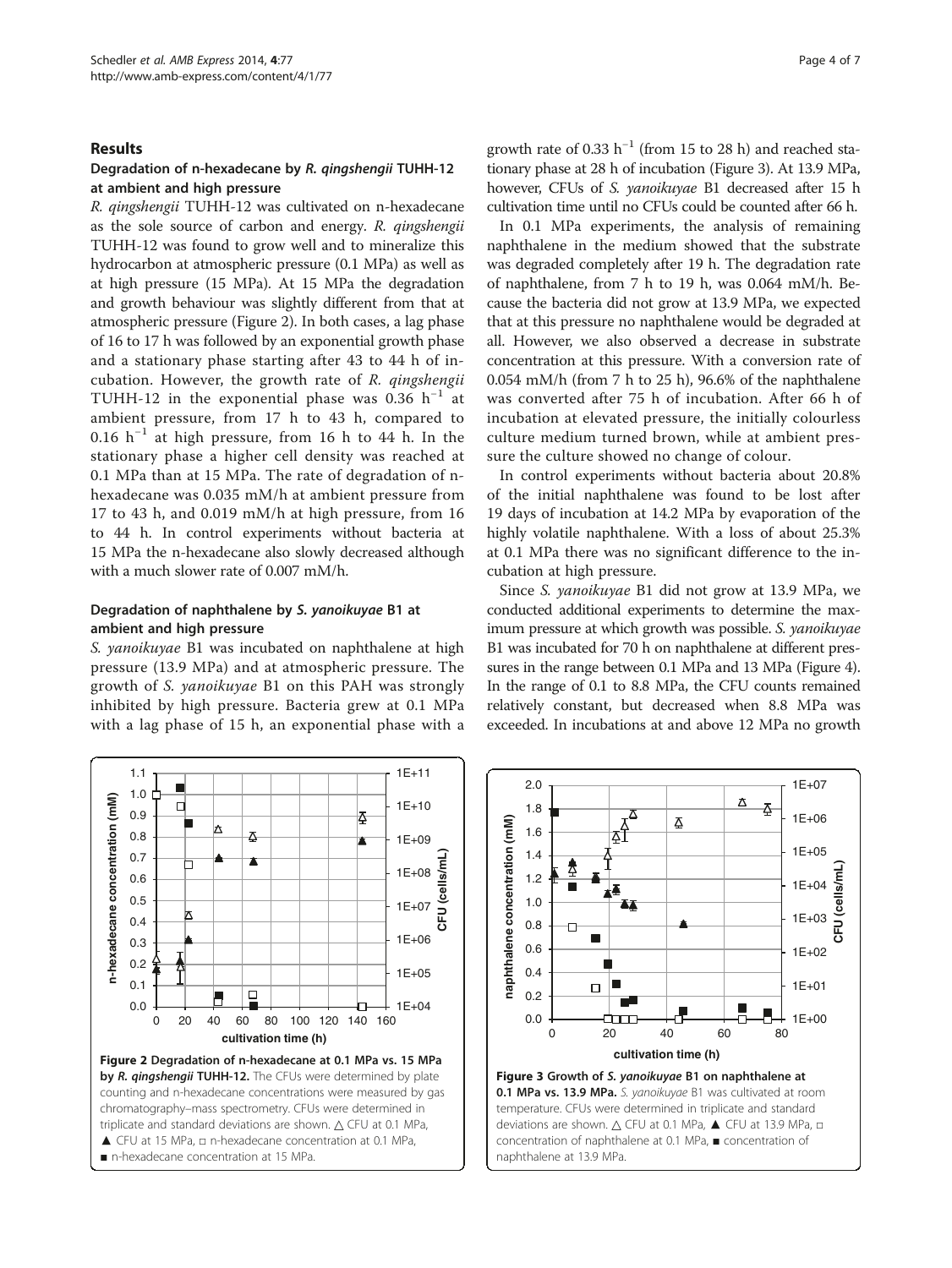<span id="page-4-0"></span>

occurred after 70 h cultivation time and viable cell counts were lower than at the start of the incubation.

The naphthalene concentration decreased to below the limit of detection under both ambient pressure and pressures up to 12 MPa. At 12.5 MPa and 13 MPa, 25.2% and 17.9% of the original naphthalene remained, respectively, although CFUs did not increase. While at 0.1 MPa no change of colour could be observed, at 12.5 MPa, after 70 h of incubation, the medium had turned brown. In the test with the colour reagent of Arnow [\(1937](#page-5-0)), we found no colour, indicating that neither mono- nor dihydroxylated compounds like 1,2-dihydroxynaphthalene, catechol or salicylate were formed. We therefore assume that the formation of the brown colour was due to the polymerization of either quinones or aromatic ring cleavage products.

## Growth of S. yanoikuyae B1 with glucose at different pressures

While S. yanoikuyae grew well on glucose at 0.1 MPa, at 15 MPa no growth at all was observed. After 44.5 hours the cell number had decreased from  $5.98 \cdot 10^5$  to  $1.7 \cdot 10^5$ cells per mL at 15 MPa. These results indicate that at high pressure it is not the conversion of naphthalene or its metabolites but rather another central function in S. yanoikuyae B1, which is inhibited.

#### **Discussion**

## Degradation of n-hexadecane by R. qingshengii TUHH-12 at ambient and high pressure

R. qingshengii TUHH-12 degraded the alkanes n-hexadecane, decane and tetracosane. R. qingshengii has been found to assimilate and mineralize different hydrocarbons including benzene, toluene, xylenes, naphthalene, ndodecane (Benedek et al. [2013](#page-5-0)). However, until now, nothing was known about degradation capabilities of R. qingshengii at other than atmospheric pressure. Our experiments showed that the growth rate of R. qingshengii TUHH-12 at ambient pressure (0.36 h−<sup>1</sup> ) was slightly higher than at 15 MPa ( $0.16 h^{-1}$ ). This leads to the conclusion that a pressure of 15 MPa has a slightly negative effect on the growth of this bacterium, suggesting it can be classified as a piezotolerant organism. These findings are confirmed by the work of Colquhoun et al. [\(1998b\)](#page-5-0) and Heald et al. [\(2001](#page-5-0)), who showed that certain Rhodococcus strains were able to grow at even higher pressures of 40 MPa and 60 MPa on glucose yeast extract medium.

### Effects of elevated pressure on the naphthalene degradation by S. yanoikuyae B1

The model strain S. yanoikuyae B1, used for PAH degradation in our high-pressure experiments, is capable of utilising a variety of aromatic compounds including biphenyl, anthracene, phenanthrene and naphthalene (Gibson et al. [1973\)](#page-5-0), as well as toluene, cyclohexane and 1,3,5-trimethylbenzene (Lang [1996\)](#page-6-0) as carbon sources for growth. We found significant differences in growth of S. yanoikuyae B1 with naphthalene at different pressures. These effects occurred at pressures lower than those typically assumed to be the threshold for pressure effects. First significant effects of high pressure on cellular components and processes of bacteria were found to start at 20 MPa, affecting the RNA transcription (Yayanos and Pollard [1969\)](#page-6-0). Modifications of membrane fluidity were shown to occur at pressures above 100 MPa (Hauben et al. [1997](#page-5-0)) and protein denaturation was observed at more than 400 MPa (Aertsen et al. [2009](#page-5-0)).

In our experiments at 0.1 MPa S. yanoikuyae B1 was able to grow with naphthalene, whereas at 13.5 MPa bacteria did not grow at all and after 66 h of incubation, cells were no longer viable. A similar behaviour was found with glucose as carbon source. Thus, we conclude that S. yanoikuyae B1 is a piezosensitive strain that grew best and utilized naphthalene at an optimal rate at ambient pressure. Nevertheless, S. yanoikuyae B1 still metabolized naphthalene at 13.9 MPa, although slower than at 0.1 MPa, so that after 75 h of incubation 96.6% of the substrate was converted. We need to emphasize that the naphthalene-degradation capability of S. yanoikuyae B1 is much less sensitive to high pressure than growth is. This indicates a new type of piezosensitivity, which, to our knowledge, was not described in literature before.

We can only speculate about the reasons for the observed changes in growth and degradation ability of S. yanoikuyae B1 at high pressure. Even a combination of several pressure-induced effects is possible. The investigation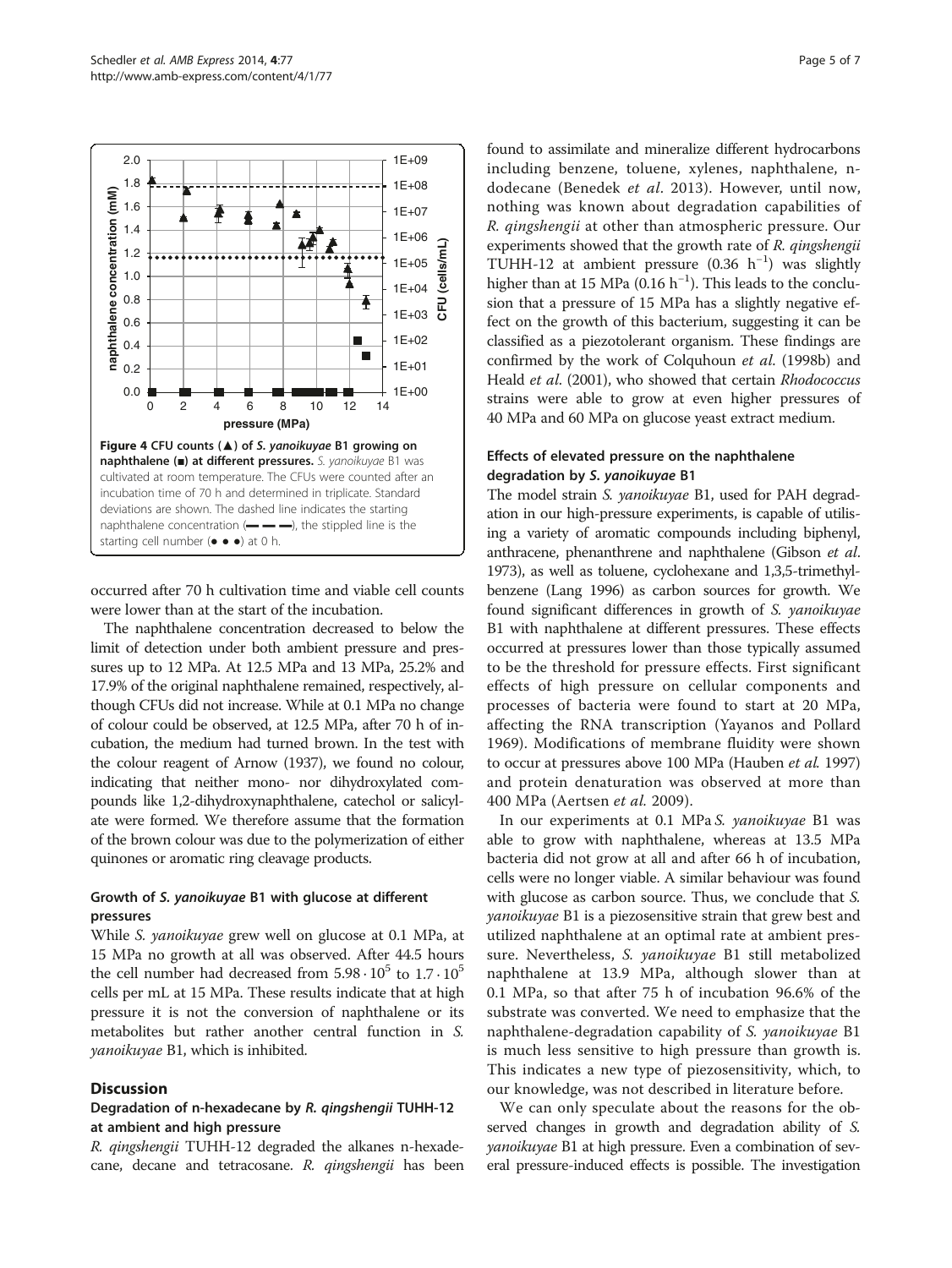<span id="page-5-0"></span>of the specific reasons for the strong inhibition of growth and rather slight inhibition of naphthalene conversion of S. yanoikuyae B1 by high pressure emerges from our study as a new research topic.

So far in predicting the behavior and degradation of oil spills in deep-sea environments all models use data obtained at ambient pressure for calculating degradation rates. The results presented here show, that the effect of pressure cannot be neglected. When our data obtained under high pressure were included in a model describing the fate of the oil in the case of the Deepwater Horizon, the model predicted the observed changes in oil concentrations much better (Lindo-Atichati et al. [2014\)](#page-6-0).

Our experiments show that pressure affects both bacterial growth and hydrocarbon-degrading activity at pressures much lower than previously reported in the literature as they occur at modern deep-sea drilling sites. Consequently, pressure effects need to be considered as a crucial factor in predictions of oil biodegradation in deep waters.

#### Competing interests

The authors declare that they have no competing interests.

#### Authors' contributions

MS participated in the design and performance of the experiments and drafted the manuscript. RH carried out the experiments and analysed the data. AGVJ participated in the design and coordination of the experiment, isolated the strain R. qingshengii TUHH-12, and contributed in the drafting of the manuscript. GG participated in the experimental design and contributed in the drafting of the manuscript. RM conceived of the study, participated in its design and contributed in the drafting of the manuscript. All authors read and approved the final manuscript.

#### Acknowledgments

This research was made possible by a grant from British Petroleum (BP)/ The Gulf of Mexico Research Initiative. This publication was supported by the German Research Foundation (DFG) and the Hamburg University of Technology (TUHH) in the funding programme "Open Access Publishing". The authors thank the company Technik Service Andreas Meyer for providing the high-pressure reactors and for technical advice. We are grateful to Eva Mong Su for her support in the lab and we thank Sara Lincoln from Penn State University for critical reading of the manuscript.

#### Author details

<sup>1</sup>Institute of Technical Biocatalysis, Hamburg University of Technology, Hamburg 21073, Germany. <sup>2</sup>Institute for Product Development and Mechanical Engineering Design, Hamburg University of Technology, Hamburg 21073, Germany.

#### Received: 30 June 2014 Accepted: 2 September 2014 Published online: 15 October 2014

#### References

- Abe F, Horikoshi K (2001) The biotechnological potential of piezophiles. Trends Biotechnol 19:102–108. doi:10.1016/S0167-7799(00)01539-0
- Aertsen A, Meersman F, Hendrickx MEG, Vogel RF, Michiels CW (2009) Biotechnology under high pressure: applications and implications. Trends Biotechnol 27:434–441. doi:10.1016/j.tibtech.2009.04.001
- Arnow LE (1937) Colorimetric determination of the components of 3,4 dihydroxyphenylalaninetyrosine mixtures. J Biol Chem 118:531–537
- Atlas RM, Hazen TC (2011) Oil biodegradation and bioremediation: a tale of the two worst spills in U.S. history. Environ Sci Technol 45:6709–6715. doi:10.1021/es2013227
- Bælum J, Borglin S, Chakraborty R, Fortney JL, Lamendella R, Mason OU, Auer M, Zemla M, Bill M, Conrad ME, Malfatti SA, Tringe SG, Holman H-Y, Hazen TC, Jansson JK (2012) Deep-sea bacteria enriched by oil and dispersant from the Deepwater Horizon spill. Environ Microbiol 14:2405–2416. doi:10.1111/j.1462- 2920.2012.02780.x
- Benedek T, Vajna B, Táncsics A, Márialigeti K, Lányi S, Máthé I (2013) Remarkable impact of PAHs and TPHs on the richness and diversity of bacterial species in surface soils exposed to long-term hydrocarbon pollution. World J Microbiol Biotechnol 29:1989–2002. doi:10.1007/s11274-013-1362-9
- Colquhoun JA, Mexson J, Goodfellow M, Ward AC, Horikoshi K, Bull AT (1998a) Novel rhodococci and other mycolate actinomycetes from the deep sea. Antonie Van Leeuwenhoek 74:27–40. doi:10.1023/A:1001743625912
- Colquhoun JA, Heald SC, Li L, Tamaoka J, Kato C, Horikoshi K, Bull AT (1998b) Taxonomy and biotransformation activities of some deep-sea actinomycetes. Extremophiles 2:269–277. doi:10.1007/s007920050069
- Colwell RR, Walker JD, Cooney JJ (1977) Ecological aspects of microbial degradation of petroleum in the marine environment. Crit Rev Microbiol 5:423–445. doi:10.3109/10408417709102813
- Cui Z, Lai Q, Dong C, Shao Z (2008) Biodiversity of polycyclic aromatic hydrocarbon-degrading bacteria from deep sea sediments of the Middle Atlantic Ridge. Environ Microbiol 10:2138–2149. doi:10.1111/j.1462- 2920.2008.01637.x
- DSMZ GmbH (2012a) 141 METHANOGENIUM MEDIUM., [http://www.dsmz.de/](http://www.dsmz.de/microorganisms/medium/pdf/DSMZ_Medium141.pdf) [microorganisms/medium/pdf/DSMZ\\_Medium141.pdf.](http://www.dsmz.de/microorganisms/medium/pdf/DSMZ_Medium141.pdf) Accessed 12 May 2014
- DSMZ GmbH (2012b) 457 MINERAL MEDIUM (BRUNNER)., [http://www.dsmz.de/](http://www.dsmz.de/microorganisms/medium/pdf/DSMZ_Medium457.pdf) [microorganisms/medium/pdf/DSMZ\\_Medium457.pdf.](http://www.dsmz.de/microorganisms/medium/pdf/DSMZ_Medium457.pdf) Accessed 12 May 2014
- DSMZ GmbH (2012c) 830 R2A MEDIUM., [http://www.dsmz.de/microorganisms/](http://www.dsmz.de/microorganisms/medium/pdf/DSMZ_Medium830.pdf) [medium/pdf/DSMZ\\_Medium830.pdf.](http://www.dsmz.de/microorganisms/medium/pdf/DSMZ_Medium830.pdf) Accessed 12 May 2014
- European Nucleotide Archive (2014) The EMBL. European Bioinformatics Institute, Hinxton, Cambridge, [http://www.ebi.ac.uk/ena/data/view/KC894023.](http://www.ebi.ac.uk/ena/data/view/KC894023) Accessed 29. May 2014
- Gardner JV, Armstrong AA (2011) The Mariana Trench: A new view based on multibeam echosounding, vol 1, AGU Fall Meeting Abstracts., p 1517
- Gibson DT, Roberts RL, Wells MC, Kobal VM (1973) Oxidation of biphenyl by a Beijerinckia species. Biochem Biophys Res Co 50:211–219. doi:10.1016/0006- 291X(73)90828-0
- Grossi V, Yakimov MM, Al Ali B, Tapilatu Y, Cuny P, Goutx M, La Cono V, Giuliano L, Tamburini C (2010) Hydrostatic pressure affects membrane and storage lipid compositions of the piezotolerant hydrocarbon-degrading Marinobacter hydrocarbonoclasticus strain #5. Environ Microbiol 12:2020–2033. doi:10.1111/ j.1462-2920.2010.02213.x
- Hassanshahian M, Cappello S (2013) Crude Oil Biodegradation in the Marine Environments. In: Rosenkranz F (ed) Chamy R. Biodegradation - Engineering and Technology, InTech, pp 101–135
- Hauben KJ, Bartlett DH, Soontjens CC, Cornelis K, Wuytack EY, Michiels CW (1997) Escherichia coli mutants resistant to inactivation by high hydrostatic pressure. Appl Environ Microbiol 63:945–950
- Hazen TC, Dubinsky EA, DeSantis TZ, Andersen GL, Piceno YM, Singh N, Jansson JK, Probst A, Borglin SE, Fortney JL, Stringfellow WT, Bill M, Conrad ME, Tom LM, Chavarria KL, Alusi TR, Lamendella R, Joyner DC, Spier C, Baelum J, Auer M, Zemla ML, Chakraborty R, Sonnenthal EL, D'haeseleer P, Holman H-YN, Osman S, Lu Z, Nostrand JDV, Deng Y et al (2010) Deep-sea oil plume enriches indigenous oil-degrading bacteria. Science 330:204–208. doi:10.1126/ science.1195979
- Head IM, Jones DM, Röling WFM (2006) Marine microorganisms make a meal of oil. Nat Rev Micro 4:173–182. doi:10.1038/nrmicro1348
- Heald SC, Brandão PFB, Hardicre R, Bull AT (2001) Physiology, biochemistry and taxonomy of deep-sea nitrile metabolising Rhodococcus strains. Antonie Van Leeuwenhoek 80:169–183. doi:10.1023/A:1012227302373
- Jannasch HW, Taylor CD (1984) Deep-sea microbiology. Annu Rev Microbiol 38:487-514. doi:10.1146/annurev.mi.38.100184.002415
- Kessler JD, Valentine DL, Redmond MC, Du M, Chan EW, Mendes SD, Quiroz EW, Villanueva CJ, Shusta SS, Werra LM, Yvon-Lewis SA, Weber TC (2011) A persistent oxygen anomaly reveals the fate of spilled methane in the Deep Gulf of Mexico. Science 331:312–315. doi:10.1126/science.1199697
- Khan AA, Wang R-F, Cao W-W, Franklin W, Cerniglia CE (1996) Reclassification of a polycyclic aromatic hydrocarbon-metabolizing bacterium, beijerinckia sp. strain B1, as sphingomonas yanoikuyae by fatty acid analysis, protein pattern analysis, DNA-DNA hybridization, and 16S ribosomal DNA sequencing. Int J Syst Bacteriol 46:466–469. doi:10.1099/00207713-46-2-466